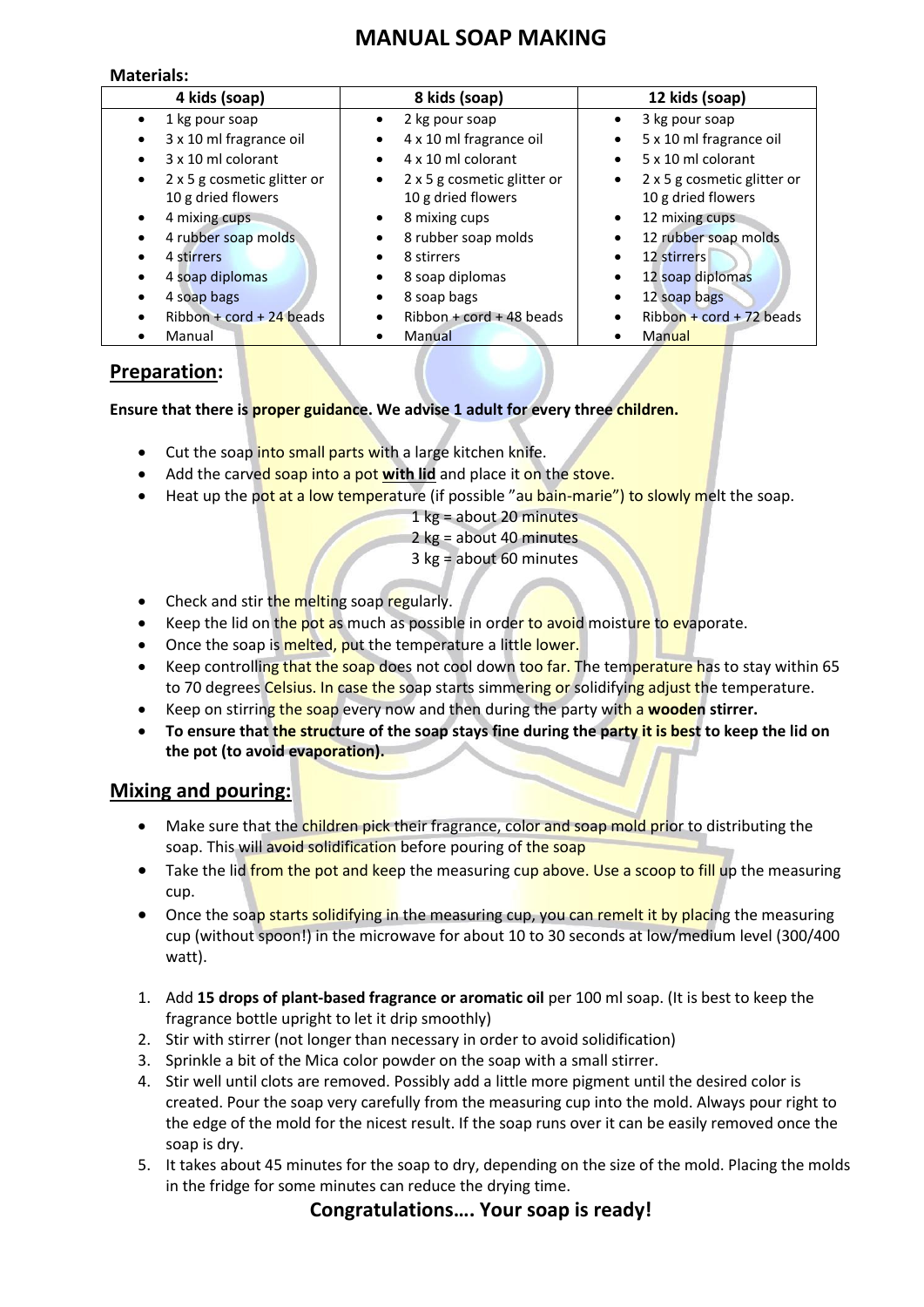## **Tips & Tricks:**

- Bags for the soaps are added to the DIY kit for packing he soap.
- Use your creativity to further customize the soaps.
- You can use skewers to pierce the soap in order to create soap chains. For this, an extra cord is included in your kit.
- Soaps can stick together with a little bit of hot soap with a stirrer.
- Color magic!

**red + blue = purple red + yellow = orange yellow + blue = green Or try some combinations of your own!**

- A few minutes after pouring the soap, soap rests can be pulled out of the measuring cup very easily. This saves you a lot of work afterwards. Out of these soap rests you can roll up some little soap balls.
- A little smelling game before starting! Let the children guess what fragrances are available.
- Create double coloured soaps by firstly pouring the molds half full and secondly fill them to the edge with a different colour.
- While drying the soaps, you can create bath caviar or bath salt.
- Participate in our **photo competition** for children by submitting a photo of the created soap arts. Every contestant receives an order amount of € 5,- and has a chance to win nice prizes. **More info:** <http://www.online-zeepwinkel.nl/c-1826010/kinderpagina-fotowedstrijd/>

# **MANUAL SHOWER GEL (OPTIONAL)**

#### **Materials:**

| 4 kids                                      | 8 kids                               | 12 kids                                        |
|---------------------------------------------|--------------------------------------|------------------------------------------------|
| 500 ml liquid soap                          | 1 L liquid soap                      | 1,5 L liquid soap<br>$\bullet$                 |
| $4 \times$ bottle (100 ml) + lid            | 8 x bottle (100 ml) + lid            | $12 \times$ bottle (100 ml) + lid<br>$\bullet$ |
| 3 x 10 ml fragrance oil<br>$\bullet$        | 4 x 10 ml fragrance oil              | 5 x 10 ml fragrance oil<br>$\bullet$           |
| 3 x 10 ml colorant<br>$\bullet$             | 4 x 10 ml colorant                   | 5 x 10 ml colorant                             |
| 2 x 5 g SQ Mica pigment<br>$\bullet$        | 3 x 5 g SQ Mica pigment<br>$\bullet$ | 3 x 5 g SQ Mica pigment                        |
| 2 x 5 g cosmetic glitter or 25<br>$\bullet$ | 2 x 5 g cosmetic glitter or 25       | 2 x 5 g cosmetic glitter or 25                 |
| g dried flowers                             | g dried flowers                      | g dried flowers                                |
| 4 mixing cups                               | 8 mixing cups<br>$\bullet$           | 12 mixing cups<br>$\bullet$                    |
| 4 stirrers                                  | 8 stirrers                           | 12 stirrers                                    |
| 8 label stickers                            | 16 label stickers                    | 24 label stickers                              |

- The now cleaned mixing cups are distributed again.
- The children pick a fragrance and one or more colours and glitters.
- One of the adults puts **100 ml liquid soap** in the mixing cups.
- **First the fragrance oil** (10 to 15 drops) is added to the liquid soap. Stir well afterwards. **Do not stir too hard to prevent foaming of the soap.**
- Add **a few drops of colorants** or **one scoop of SQ Mica** (backside of the spoon) and stir well. This can be repeated until the desired colour is reached
- If desired, glitters can be added as well.
- Pour the mixture in the bottle.
- Tighten the cap on the bottle and your shower gel is finished!
- **TIP:** Throw a box of markers or pencils on the table so that the children can design their own label, which they can stick on the bottle